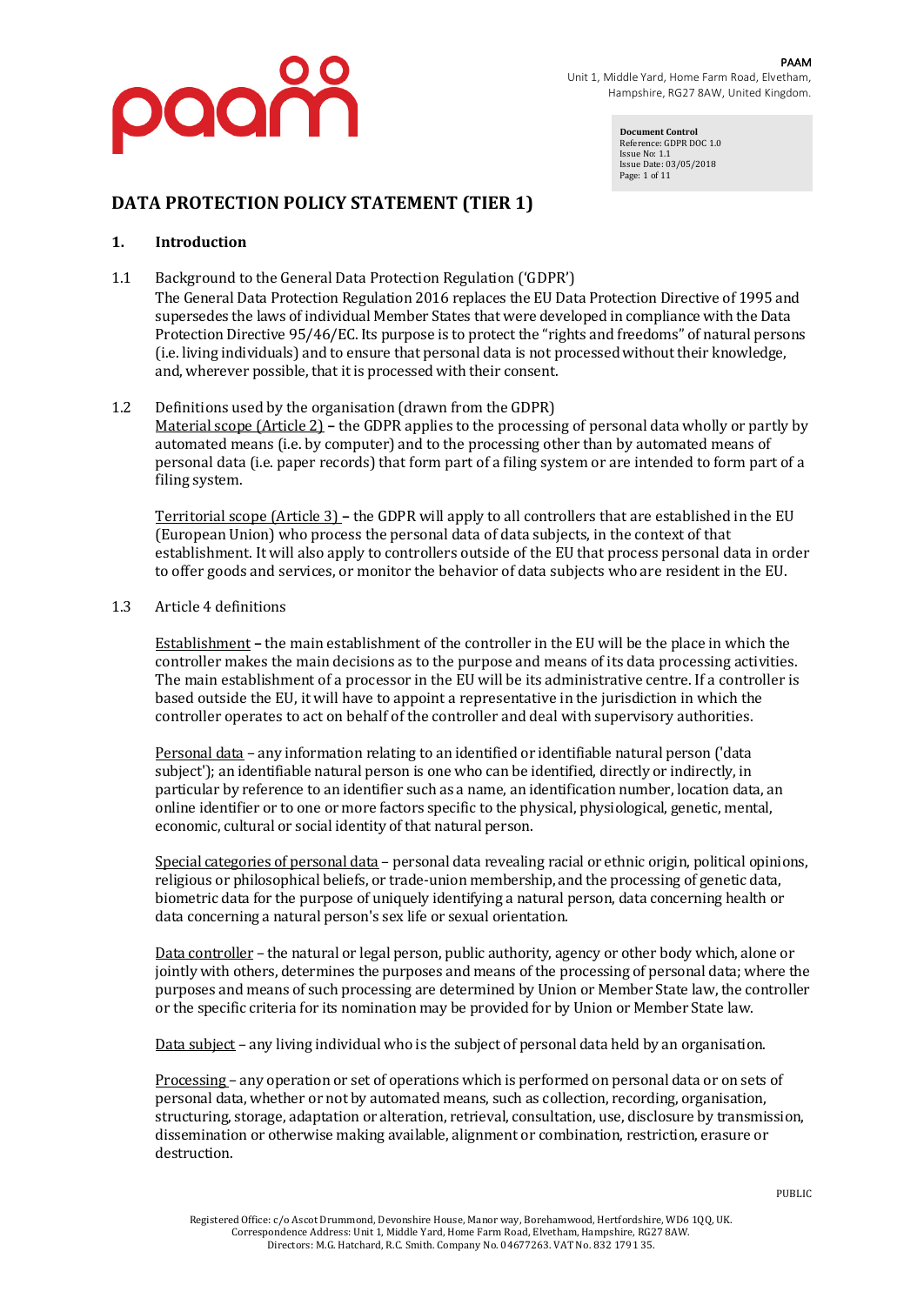

**Document Control** Reference: GDPR DOC 1.0 Issue No: 1.1 Issue Date: 03/05/2018 Page: 2 of 11

### **DATA PROTECTION POLICY STATEMENT (TIER 1)**

Profiling - is any form of automated processing of personal data intended to evaluate certain personal aspects relating to a natural person, or to analyse or predict that person's performance at work, economic situation, location, health, personal preferences, reliability, or behavior. This definition is linked to the right of the data subject to object to profiling and a right to be informed about the existence of profiling, of measures based on profiling and the envisaged effects of profiling on the individual.

Personal data breach **–** a breach of security leading to the accidental, or unlawful, destruction, loss, alteration, unauthorised disclosure of, or access to, personal data transmitted, stored or otherwise processed. There is an obligation on the controller to report personal data breaches to the supervisory authority and where the breach is likely to adversely affect the personal data or privacy of the data subject.

Data subject consent **-** means any freely given, specific, informed and unambiguous indication of the data subject's wishes by which he or she, by a statement or by a clear affirmative action, signifies agreement to the processing of personal data.

Child – the GDPR defines a child as anyone under the age of 16 years old, although this may be lowered to 13 by Member State law. The processing of personal data of a child is only lawful if parental or custodian consent has been obtained. The controller shall make reasonable efforts to verify in such cases that consent is given or authorised by the holder of parental responsibility over the child.

Third party – a natural or legal person, public authority, agency or body other than the data subject, controller, processor and persons who, under the direct authority of the controller or processor, are authorised to process personal data.

Filing system – any structured set of personal data which are accessible according to specific criteria, whether centralised, decentralised or dispersed on a functional or geographical basis.

### **2. Policy statement**

- 2.1 The Managing Director and management of Hotbox Studios Ltd, whose registered office is at C/O Ascot Drummond Devonshire House, Manor Way, Borehamwood, Hertfordshire, WD6 1QQ are committed to compliance with all relevant EU and Member State laws in respect of personal data, and the protection of the "rights and freedoms" of individuals whose information Hotbox Studios Ltd collects and processes in accordance with the General Data Protection Regulation (GDPR).
- 2.2 Compliance with the GDPR is described by this policy and other relevant policies such as the Information Security Policy (GDPR DOC 5.2), along with connected processes and procedures.
- 2.3 The GDPR and this policy apply to all of Hotbox Studios Ltd's personal data processing functions, including those performed on customers', clients', employees', suppliers' and partners' personal data, and any other personal data the organisation processes from any source.
- 2.4 Data Protection Officer/GDPR Owner is responsible for reviewing the register of processing annually in the light of any changes to Hotbox Studios Ltd's activities (as determined by changes to the data inventory register and the management review) and to any additional requirements identified by means of data protection impact assessments. This register needs to be available on the supervisory authority's request.
- 2.5 This policy applies to all Employees/Staff of Hotbox Studios Ltd such as outsourced suppliers. Any breach of the GDPR will be dealt with under Hotbox Studios Ltd's disciplinary policy and may also be a criminal offence, in which case the matter will be reported as soon as possible to the appropriate authorities.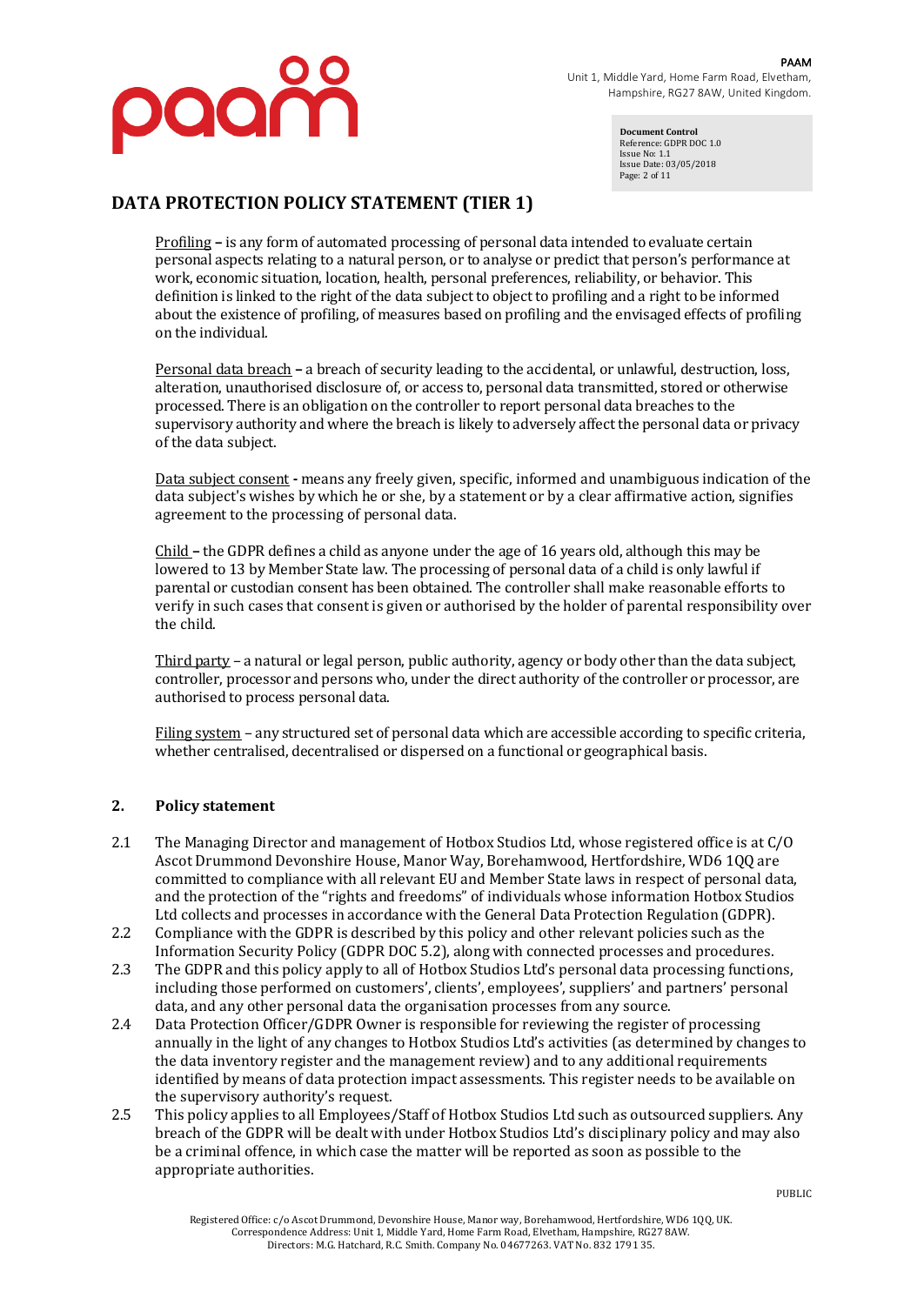

**Document Control** Reference: GDPR DOC 1.0 Issue No: 1.1 Issue Date: 03/05/2018 Page: 3 of 11

# **DATA PROTECTION POLICY STATEMENT (TIER 1)**

2.6 Partners and any third parties working with or for Hotbox Studios Ltd, and who have or may have access to personal data, will be expected to have read, understood and to comply with this policy. No third party may access personal data held by Hotbox Studios Ltd without having first entered into a data confidentiality agreement, which imposes on the third party obligations no less onerous than those to which Hotbox Studios Ltd is committed, and which gives Hotbox Studios Ltd the right to audit compliance with the agreement.

#### **3.** Responsibilities and roles under the General Data Protection Regulation

- 3.1 Hotbox Studios Ltd is a data controller and data processor under the GDPR.
- 3.2 All those in managerial or supervisory roles throughout Hotbox Studios Ltd are responsible for developing and encouraging good information handling practices within Hotbox Studios Ltd; responsibilities are set out in individual job descriptions.
- 3.3 The Data Protection Officer (Data Protection Officer (DPO) Job Description GDPR REC 4.3A and Data Protection Job Description Responsibilities GDPR REC 4.3B), a role specified in the GDPR, should be a member of the senior management team, is accountable to Managing Director of Hotbox Studios Ltd for the management of personal data within Hotbox Studios Ltd and for ensuring that compliance with data protection legislation and good practice can be demonstrated. This accountability includes:
	- 3.3.1 development and implementation of the GDPR as required by this policy; and
	- 3.3.2 security and risk management in relation to compliance with the policy.
- 3.4 The Data Protection Officer, who the Managing Director considers to be suitably qualified and experienced, has been appointed to take responsibility for Hotbox Studios Ltd's compliance with this policy on a day-to-day basis and, in particular, has direct responsibility for ensuring that Hotbox Studios Ltd complies with the GDPR.
- 3.5 The Data Protection Officer/GDPR Owner have specific responsibilities in respect of procedures such as the Subject Access Request Procedure (GDPR DOC 2.2) and are the first point of call for Employees/Staff seeking clarification on any aspect of data protection compliance.
- 3.6 Compliance with data protection legislation is the responsibility of all Employees/Staff of Hotbox Studios Ltd who process personal data.
- 3.7 Hotbox Studios Ltd's Training Policy (GDPR DOC 1.1) sets out specific training and awareness requirements in relation to specific roles and Employees/Staff of Hotbox Studios Ltd generally.
- 3.8 Employees/Staff of Hotbox Studios Ltd are responsible for ensuring that any personal data about them and supplied by them to Hotbox Studios Ltd is accurate and up-to-date.

### **4. Data protection principles**

All processing of personal data must be conducted in accordance with the data protection principles as set out in Article 5 of the GDPR. Hotbox Studios Ltd's policies and procedures are designed to ensure compliance with the principles.

#### 4.1 Personal data must be processed lawfully, fairly and transparently Lawful – identify a lawful basis before you can process personal data. These are often referred to as

the "conditions for processing", for example consent.

Fairly  $-$  in order for processing to be fair, the data controller has to make certain information available to the data subjects as practicable. This applies whether the personal data was obtained directly from the data subjects or from other sources.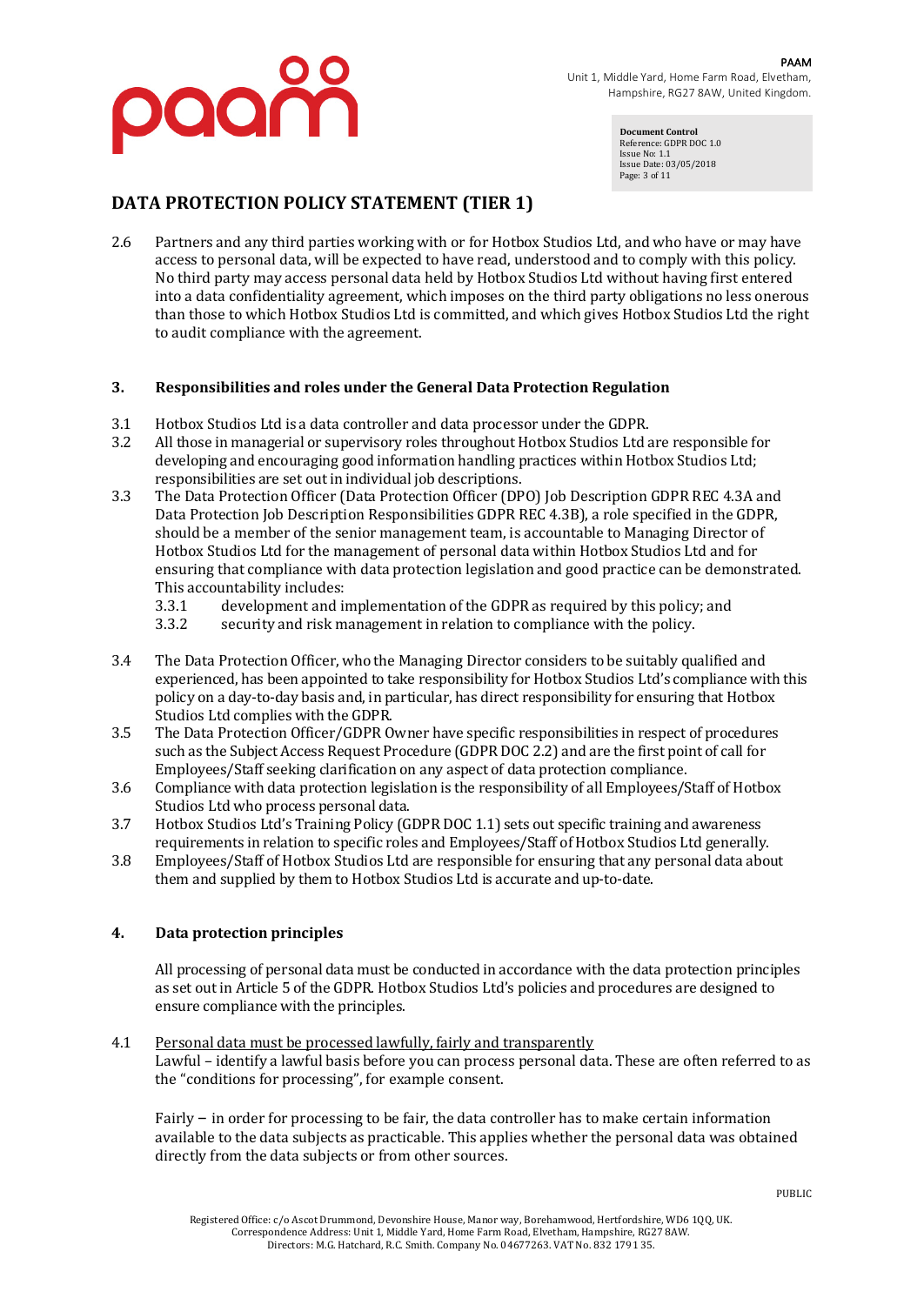

**Document Control** Reference: GDPR DOC 1.0 Issue No: 1.1 Issue Date: 03/05/2018 Page: 4 of 11

# **DATA PROTECTION POLICY STATEMENT (TIER 1)**

The GDPR has increased requirements about what information should be available to data subjects, which is covered in the 'Transparency' requirement.

Transparently – the GDPR includes rules on giving privacy information to data subjects in Articles 12, 13 and 14. These are detailed and specific, placing an emphasis on making privacy notices understandable and accessible. Information must be communicated to the data subject in an intelligible form using clear and plain language.

Hotbox Studios Ltd's Privacy Notice Procedure is set out in GDPR DOC 2.1 and the Privacy Notice is recorded in GDPR REC 4.1.

The specific information that must be provided to the data subject must, as a minimum, include:

- 4.1.1 the identity and the contact details of the controller and, if any, of the controller's representative;
- 4.1.2 the contact details of the Data Protection Officer;
- 4.1.3 the purposes of the processing for which the personal data are intended as well as the legal basis for the processing;
- $4.1.4$  the period for which the personal data will be stored;
- 4.1.5 the existence of the rights to request access, rectification, erasure or to object to the processing, and the conditions (or lack of) relating to exercising these rights, such as whether the lawfulness of previous processing will be affected;
- 4.1.6 the categories of personal data concerned;
- 4.1.7 the recipients or categories of recipients of the personal data, where applicable;
- 4.1.8 where applicable, that the controller intends to transfer personal data to a recipient in a third country and the level of protection afforded to the data;
- 4.1.9 any further information necessary to guarantee fair processing.
- 4.2 Personal data can only be collected for specific, explicit and legitimate purposes Data obtained for specified purposes must not be used for a purpose that differs from those formally notified to the supervisory authority as part of Hotbox Studios Ltd's GDPR register of processing. Privacy Procedure GDPR DOC 2.1 sets out the relevant procedures.
- 4.3 Personal data must be adequate, relevant and limited to what is necessary for processing
	- 4.3.1 The Data Protection Officer/GDPR Owner is responsible for ensuring that Hotbox Studios Ltd does not collect information that is not strictly necessary for the purpose for which it is obtained.
	- 4.3.2 All data collection forms (electronic or paper-based), including data collection requirements in new information systems, must be include a fair processing statement or link to privacy statement and approved by the Data Protection Officer / GDPR Owner.
	- 4.3.3 The Data Protection Officer / GDPR Owner will ensure that, on an annual basis all data collection methods are reviewed by the Data Protection Officer to ensure that collected data continues to be adequate, relevant and not excessive (Data Protection Impact Assessment Procedure GDPR DOC 2.4).
- 4.4 Personal data must be accurate and kept up to date with every effort to erase or rectify without delay 4.4.1 Data that is stored by the data controller must be reviewed and updated as necessary. No
	- data should be kept unless it is reasonable to assume that it is accurate. 4.4.2 The Data Protection Officer is responsible for ensuring that all staff are trained in the
	- importance of collecting accurate data and maintaining it.
	- 4.4.3 It is also the responsibility of the data subject to ensure that data held by Hotbox Studios Ltd is accurate and up to date. Completion of a registration or application form by a data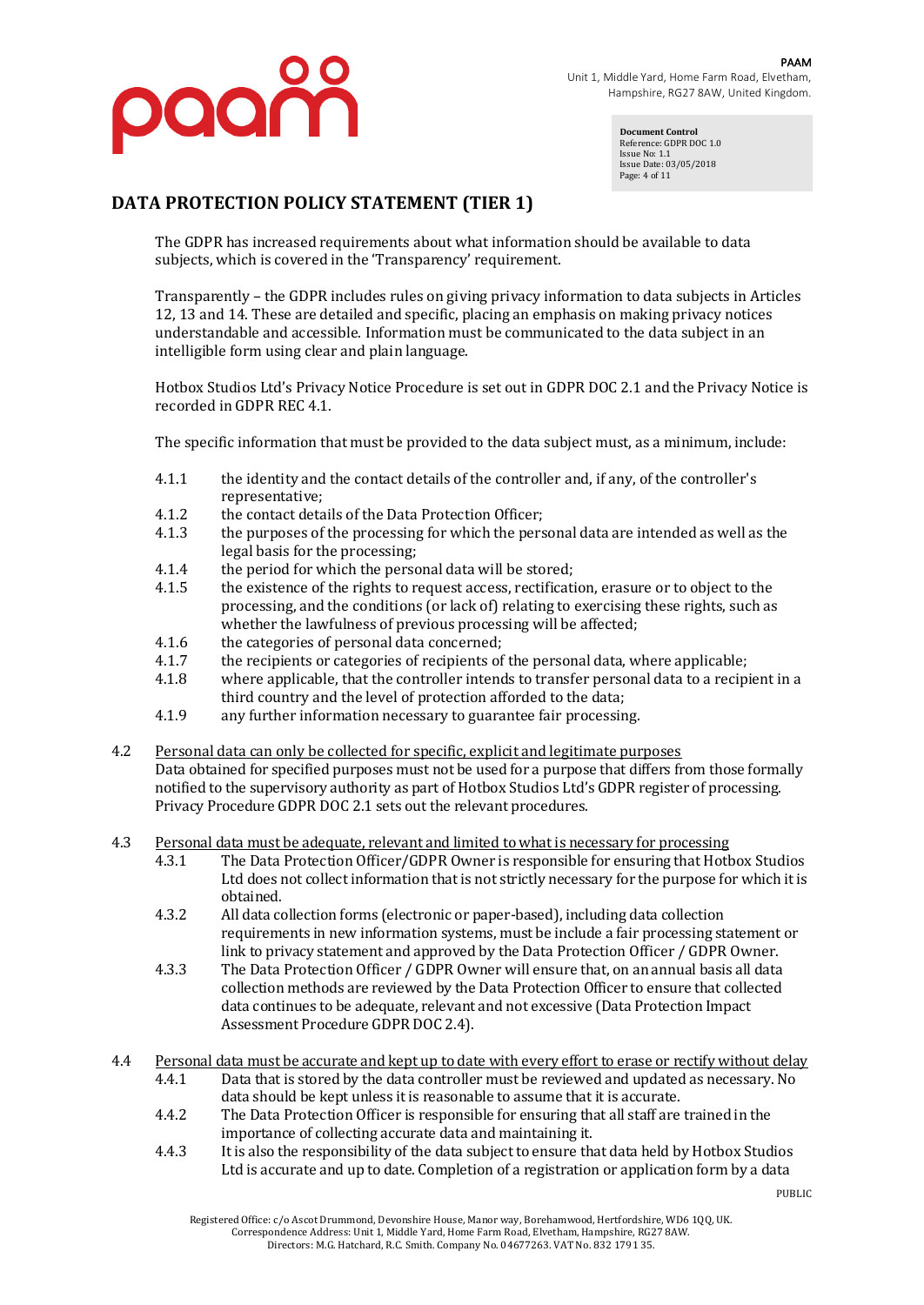

**Document Control** Reference: GDPR DOC 1.0 Issue No: 1.1 Issue Date: 03/05/2018 Page: 5 of 11

### **DATA PROTECTION POLICY STATEMENT (TIER 1)**

subject will include a statement that the data contained therein is accurate at the date of submission. 

- 4.4.4 Employees/Staff should be required to notify Hotbox Studios Ltd of any changes in circumstance to enable personal records to be updated accordingly. Instructions for updating records are contained. It is the responsibility of Hotbox Studios Ltd to ensure that any notification regarding change of circumstances is recorded and acted upon.
- 4.4.5 The Data Protection Officer / GDPR Owner is responsible for ensuring that appropriate procedures and policies are in place to keep personal data accurate and up to date, taking into account the volume of data collected, the speed with which it might change and any other relevant factors.
- 4.4.6 On at least an annual basis, the Data Protection Officer / GDPR Owner will review the retention dates of all the personal data processed by Hotbox Studios Ltd, by reference to the data inventory, and will identify any data that is no longer required in the context of the registered purpose. This data will be securely deleted/destroyed in line with the Secure Disposal of Storage Media Procedure (GDPR-C DOC 11.2.7).
- 4.4.7 The Data Protection Officer / GDPR Owner is responsible for responding to requests for rectification from data subjects within one month (Subject Access Request Procedure GDPR DOC 2.2). This can be extended to a further two months for complex requests. If Hotbox Studios Ltd decides not to comply with the request, the Data Protection Officer / GDPR Owner must respond to the data subject to explain its reasoning and inform them of their right to complain to the supervisory authority and seek judicial remedy.
- 4.4.8 The Data Protection Officer / GDPR Owner is responsible for making appropriate arrangements that, where third-party organisations may have been passed inaccurate or out-of-date personal data, to inform them that the information is inaccurate and/or out of date and is not to be used to inform decisions about the individuals concerned; and for passing any correction to the personal data to the third party where this is required.
- 4.5 Personal data must be kept in a form such that the data subject can be identified only as long as is necessary for processing.
	- 4.5.1 Where personal data is retained beyond the processing date, it will be encrypted in order to protect the identity of the data subject in the event of a data breach.
	- 4.5.2 Personal data will be retained in line with the Retention of Records Procedure (GDPR DOC 2.3) and, once its retention date is passed, it must be securely destroyed as set out in this procedure.
	- 4.5.3 The Data Protection Officer / GDPR Owner must specifically approve any data retention that exceeds the retention periods defined in Retention of Records Procedure (GDPR DOC 2.3), and must ensure that the justification is clearly identified and in line with the requirements of the data protection legislation. This approval must be written.
- 4.6 Personal data must be processed in a manner that ensures the appropriate security The Data Protection Officer / GDPR Owner will carry out a risk assessment taking into account all the circumstances of Hotbox Studios Ltd's controlling or processing operations.

In determining appropriateness, the Data Protection Officer / GDPR Owner should also consider the extent of possible damage or loss that might be caused to individuals (e.g. staff or customers) if a security breach occurs, the effect of any security breach on Hotbox Studios Ltd itself, and any likely reputational damage including the possible loss of customer trust.

When assessing appropriate technical measures, the Data Protection Officer / GDPR Owner will consider the following:

- Password protection (GDPR-C DOC 9.2.3);
- Automatic locking of idle terminals;

PUBLIC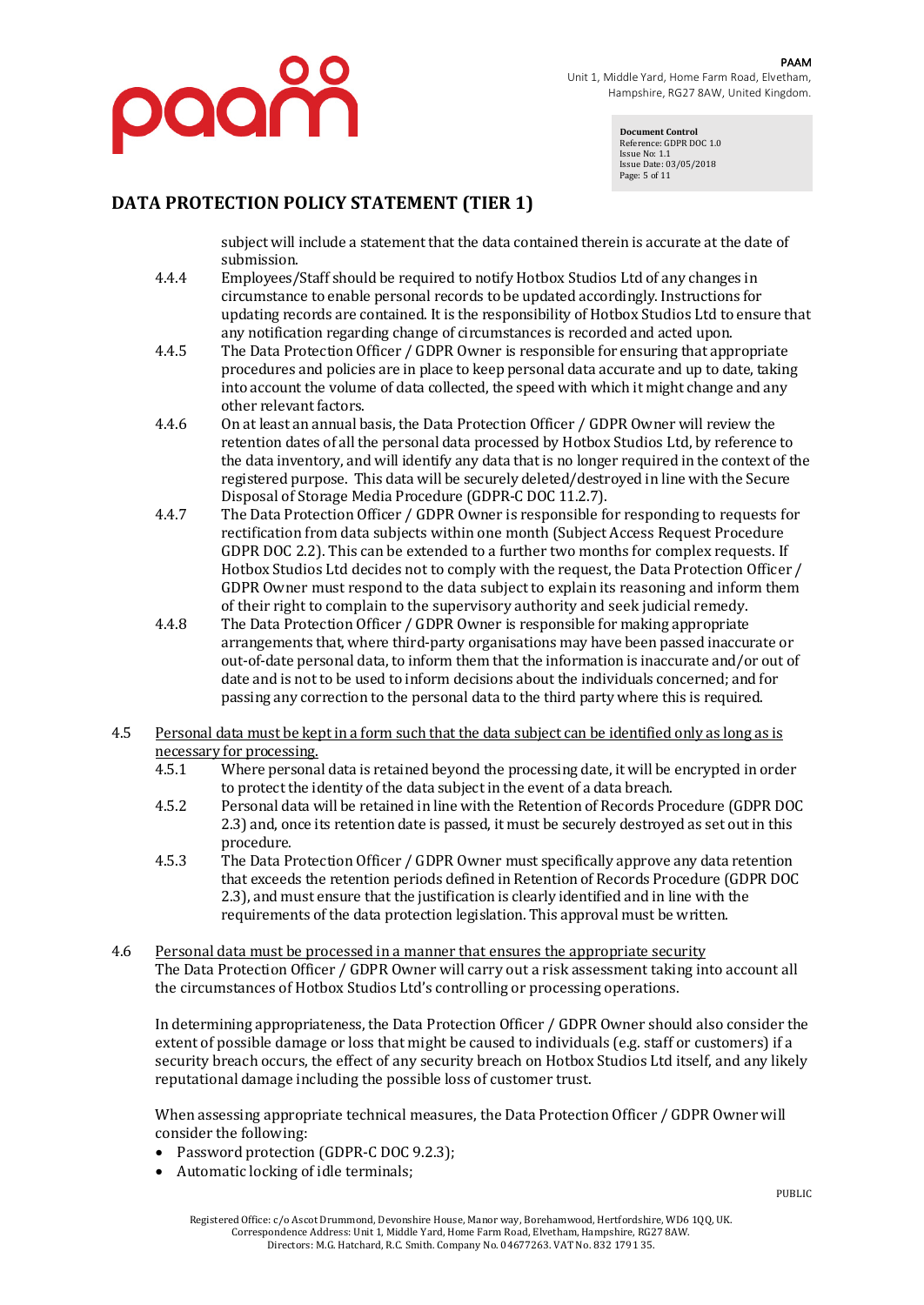

**Document Control** Reference: GDPR DOC 1.0 Issue No: 1.1 Issue Date: 03/05/2018 Page: 6 of 11

# **DATA PROTECTION POLICY STATEMENT (TIER 1)**

- Removal of access rights for USB and other memory media (GDPR-C DOC 9.1.2 & GDPR DOC 11.2.7);
- Virus checking software and firewalls  $(GDPR-C DOC 6.2.1)$ ;
- Role-based access rights including those assigned to temporary staff (GDPR-C DOC 9.1.2);
- Encryption of devices that leave the organisations premises such as laptops (GDPR-C DOC 6.2.1);
- Security of local and wide area networks (GDPR-C DOC 6.2.1);
- Privacy enhancing technologies such as pseudonymisation and anonymisation;
- Identifying appropriate international security standards relevant to Hotbox Studios Ltd.

When assessing appropriate organisational measures the Data Protection Officer / GDPR Owner will consider the following:

- The appropriate training levels throughout Hotbox Studios Ltd;
- Measures that consider the reliability of employees (such as references etc.);
- The inclusion of data protection in employment contracts;
- Identification of disciplinary action measures for data breaches;
- Monitoring of staff for compliance with relevant security standards;
- Physical access controls to electronic and paper based records;
- Adoption of a clear desk policy;
- Storing of paper based data in lockable fire-proof cabinets;
- Restricting the use of portable electronic devices outside of the workplace;
- Restricting the use of employee's own personal devices being used in the workplace;
- Adopting clear rules about passwords;
- Making regular backups of personal data and storing the media off-site;
- The imposition of contractual obligations on the importing organisations to take appropriate security measures when transferring data outside the EEA.

These controls have been selected on the basis of identified risks to personal data, and the potential for damage or distress to individuals whose data is being processed.

#### 4.7 The controller must be able to demonstrate compliance with the GDPR's other principles (accountability)

The GDPR includes provisions that promote accountability and governance. These complement the GDPR's transparency requirements. The accountability principle in Article 5(2) requires you to demonstrate that you comply with the principles and states explicitly that this is your responsibility.

Hotbox Studios Ltd will demonstrate compliance with the data protection principles by implementing data protection policies, adhering to codes of conduct, implementing technical and organisational measures, as well as adopting techniques such as data protection by design, DPIAs, breach notification procedures and incident response plans.

### **5. Data subjects' rights**

- 5.1 Data subjects have the following rights regarding data processing, and the data that is recorded about them:
	- 5.1.1 To make subject access requests regarding the nature of information held and to whom it has been disclosed.
	- 5.1.2 To prevent processing likely to cause damage or distress.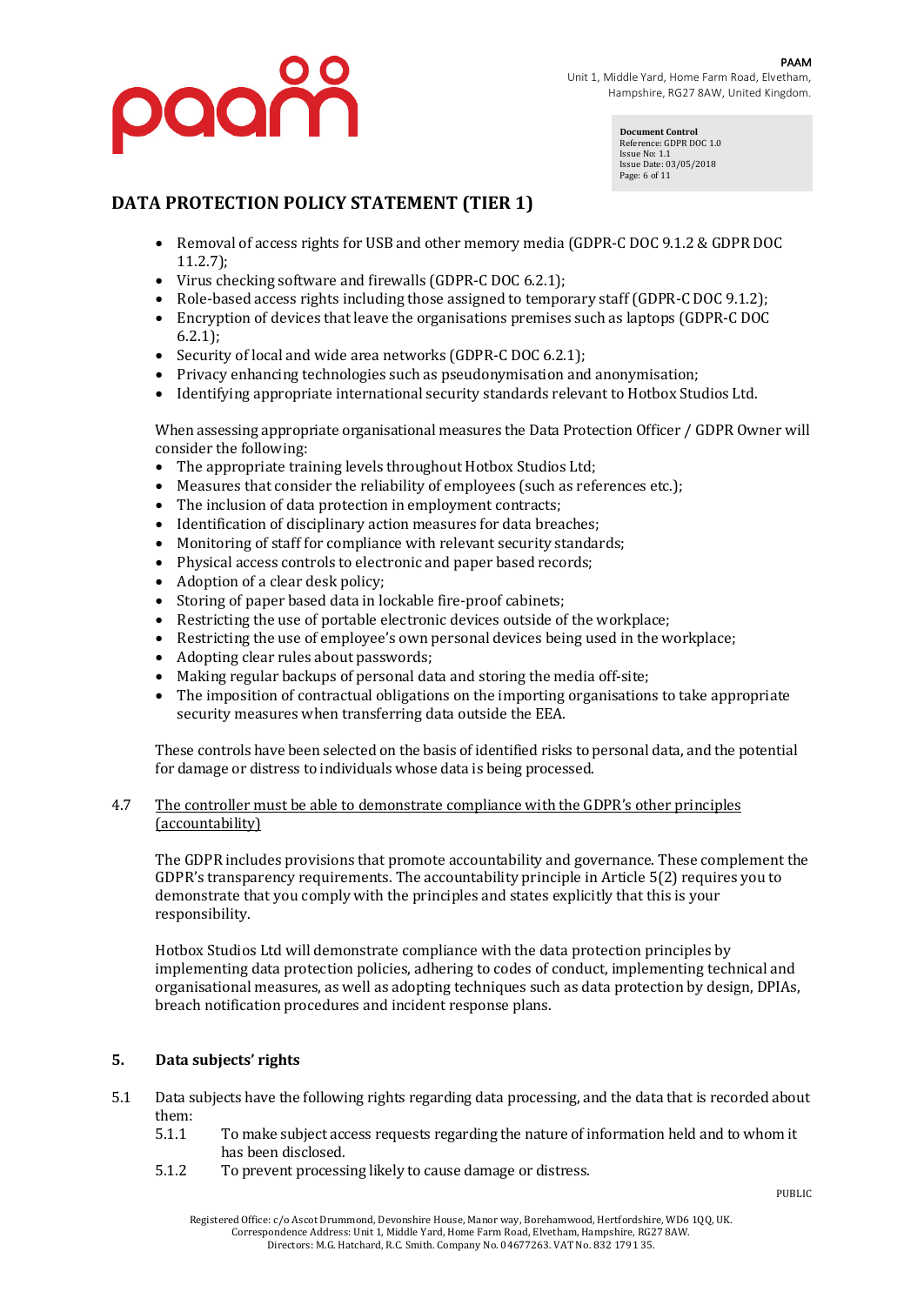

**Document Control** Reference: GDPR DOC 1.0 Issue No: 1.1 Issue Date: 03/05/2018 Page: 7 of 11

# **DATA PROTECTION POLICY STATEMENT (TIER 1)**

- 5.1.3 To prevent processing for purposes of direct marketing.
- 5.1.4 To be informed about the mechanics of automated decision-taking process that will significantly affect them.
- 5.1.5 To not have significant decisions that will affect them taken solely by automated process.
- 5.1.6 To sue for compensation if they suffer damage by any contravention of the GDPR.
- 5.1.7 To take action to rectify, block, erased, including the right to be forgotten, or destroy inaccurate data.
- 5.1.8 To request the supervisory authority to assess whether any provision of the GDPR has been contravened.
- 5.1.9 To have personal data provided to them in a structured, commonly used and machinereadable format, and the right to have that data transmitted to another controller.
- 5.1.10 To object to any automated profiling that is occurring without consent.
- 5.2 Hotbox Studios Ltd ensures that data subjects may exercise these rights:
	- 5.2.1 Data subjects may make data access requests as described in Subject Access Request Procedure (GDPR DOC 2.2); this procedure also describes how Hotbox Studios Ltd will ensure that its response to the data access request complies with the requirements of the GDPR.
	- 5.2.2 Data subjects have the right to complain to Hotbox Studios Ltd related to the processing of their personal data, the handling of a request from a data subject and appeals from a data subject on how complaints have been handled in line with the Complaints Procedure (GDPR DOC 2.9).

#### **6. Consent**

- 6.1 Hotbox Studios Ltd understands 'consent' to mean that it has been explicitly and freely given, and a specific, informed and unambiguous indication of the data subject's wishes that, by statement or by a clear affirmative action, signifies agreement to the processing of personal data relating to him or her. The data subject can withdraw their consent at any time.
- 6.2 Hotbox Studios Ltd understands 'consent' to mean that the data subject has been fully informed of the intended processing and has signified their agreement, while in a fit state of mind to do so and without pressure being exerted upon them. Consent obtained under duress or on the basis of misleading information will not be a valid basis for processing.
- 6.3 There must be some active communication between the parties to demonstrate active consent. Consent cannot be inferred from non-response to a communication. The Controller must be able to demonstrate that consent was obtained for the processing operation.
- 6.4 For sensitive data, explicit written consent (Consent Procedure GDPR DOC 2.7) of data subjects must be obtained unless an alternative legitimate basis for processing exists.
- 6.5 In most instances, consent to process personal and sensitive data is obtained routinely by Hotbox Studios Ltd using standard consent documents e.g. when a new client signs a contract, or during induction for participants on programmes.
- 6.6 Where Hotbox Studios Ltd provides online services to children, parental or custodial authorisation must be obtained. This requirement applies to children under the age of 16 (unless the Member State has made provision for a lower age limit, which may be no lower than 13).

### **7. Security of data**

7.1 All Employees/Staff are responsible for ensuring that any personal data that Hotbox Studios Ltd holds and for which they are responsible, is kept securely and is not under any conditions disclosed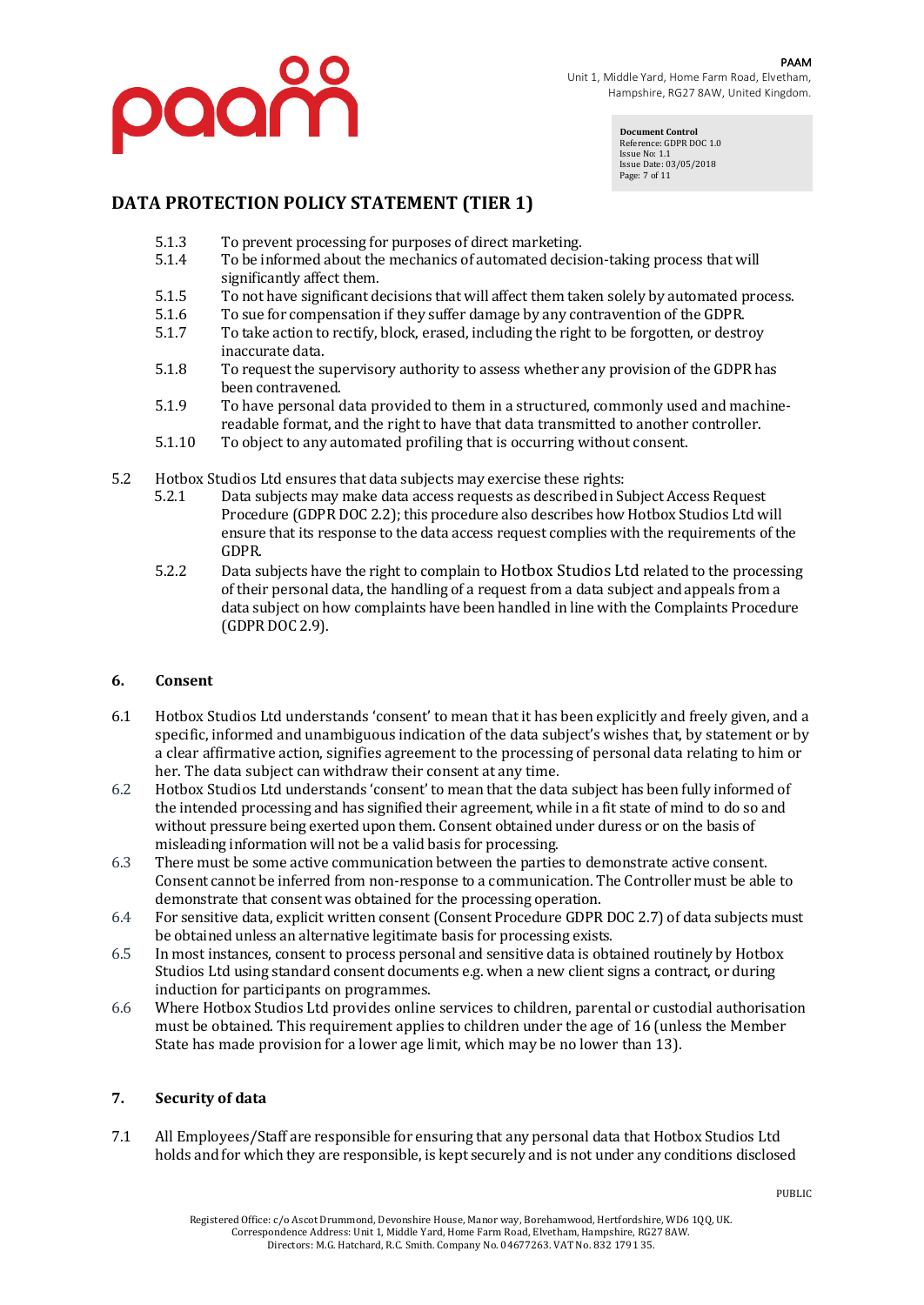

**Document Control** Reference: GDPR DOC 1.0 Issue No: 1.1 Issue Date: 03/05/2018 Page: 8 of 11

# **DATA PROTECTION POLICY STATEMENT (TIER 1)**

to any third party unless that third party has been specifically authorised by Hotbox Studios Ltd to receive that information and has entered into a confidentiality agreement HBS-NDA DOC 1.0.

- 7.2 All personal data should be accessible only to those who need to use it, and access may only be granted in line with the Access Control Policy (GDPR-C DOC 9.1.1). All personal data should be treated with the highest security and must be kept:
	- in a lockable room with controlled access; and/or
	- in a locked drawer or filing cabinet; and/or
	- if computerised, password protected in line with corporate requirements in the Access Control Policy (GDPR-C DOC 9.1.1); and/or
	- stored on (removable) computer media which are encrypted in line with Secure Disposal of Storage Media (GDPR-C DOC 11.2.7).
- 7.3 Care must be taken to ensure that PC screens and terminals are not visible except to authorised Employees/Staff of Hotbox Studios Ltd. All Employees/Staff are required to enter into an Acceptable Use Agreement before they are given access to organisational information of any sort, which details rules on screen time-outs.
- 7.4 Manual records may not be left where they can be accessed by unauthorised personnel and may not be removed from business premises without explicit authorisation. As soon as manual records are no longer required for day-to-day client support, they must be removed from secure archiving.
- 7.5 Personal data may only be deleted or disposed of in line with the Retention of Records Procedure (GDPR DOC 2.3). Manual records that have reached their retention date are to be shredded and disposed of as 'confidential waste'. Hard drives of redundant PCs are to be removed and immediately destroyed as required by GDPR-C DOC 11.2.7 before disposal.
- 7.6 Processing of personal data 'off-site' presents a potentially greater risk of loss, theft or damage to personal data. Staff must be specifically authorised to process data off-site.

### **8. Disclosure of data**

- 8.1 Hotbox Studios Ltd must ensure that personal data is not disclosed to unauthorised third parties which includes family members, friends, government bodies, and in certain circumstances, the Police. All Employees/Staff should exercise caution when asked to disclose personal data held on another individual to a third party. It is important to bear in mind whether or not disclosure of the information is relevant to, and necessary for, the conduct of Hotbox Studios Ltd's business.
- 8.2 All requests to provide data for one of these reasons must be supported by appropriate paperwork and all such disclosures must be specifically authorised by the Data Protection Officer / GDPR Owner.

#### **9. Retention and disposal of data**

- 9.1 Hotbox Studios Ltd shall not keep personal data in a form that permits identification of data subjects for longer a period than is necessary, in relation to the purpose(s) for which the data was originally collected.
- 9.2 Hotbox Studios Ltd may store data for longer periods if the personal data will be processed solely for archiving purposes in the public interest, scientific or historical research purposes or statistical purposes, subject to the implementation of appropriate technical and organisational measures to safeguard the rights and freedoms of the data subject.
- 9.3 The retention period for each category of personal data will be set out in the Retention of Records Procedure (GDPR DOC 2.3) along with the criteria used to determine this period including any statutory obligations Hotbox Studios Ltd has to retain the data.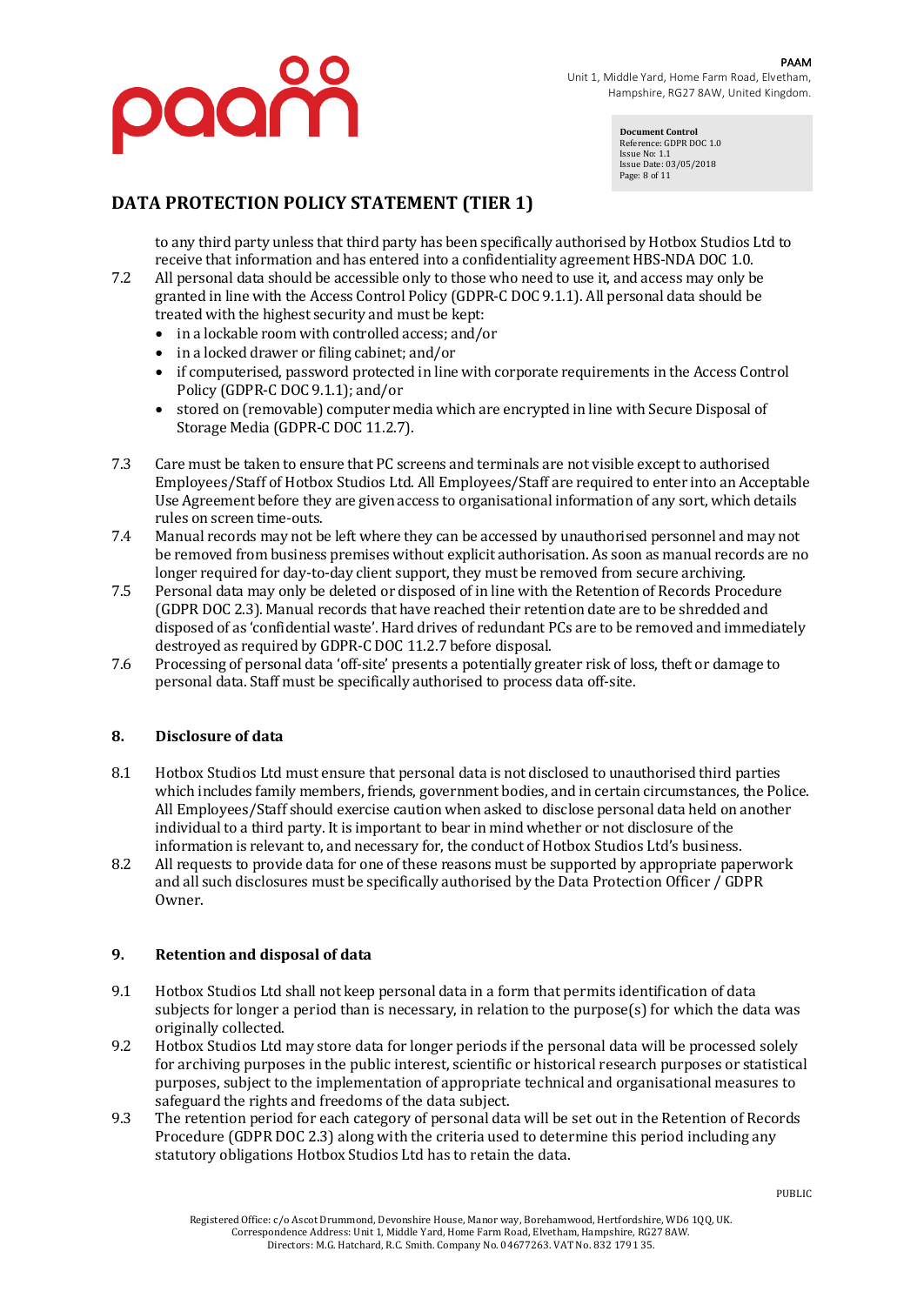

**Document Control** Reference: GDPR DOC 1.0 Issue No: 1.1 Issue Date: 03/05/2018 Page: 9 of 11

# **DATA PROTECTION POLICY STATEMENT (TIER 1)**

- 9.4 Hotbox Studios Ltd's data retention and data disposal procedures (Storage Removal Procedure GDPR-C DOC 11.2.7) will apply in all cases.
- 9.5 Personal data must be disposed of securely in accordance with the sixth principle of the GDPR processed in an appropriate manner to maintain security, thereby protecting the "rights and freedoms" of data subjects. Any disposal of data will be done in accordance with the secure disposal procedure (GDPR-C DOC 11.2.7).

#### **10. Data transfers**

10.1 All exports of data from within the European Economic Area (EEA) to non-European Economic Area countries (referred to in the GDPR as 'third countries') are unlawful unless there is an appropriate "level of protection for the fundamental rights of the data subjects".

The transfer of personal data outside of the EEA is prohibited unless one or more of the specified safeguards, or exceptions, apply:

10.1.1 An adequacy decision

The European Commission can and does assess third countries, a territory and/or specific sectors within third countries to assess whether there is an appropriate level of protection for the rights and freedoms of natural persons. In these instances no authorisation is required.

Countries that are members of the European Economic Area (EEA) but not of the EU are accepted as having met the conditions for an adequacy decision.

A list of countries that currently satisfy the adequacy requirements of the Commission are published in the *Official Journal of the European Union.* 

*http://ec.europa.eu/justice/data-protection/internationaltransfers/adequacy/index\_en.htm*

#### 10.1.2 Privacy Shield

If Hotbox Studios Ltd wishes to transfer personal data from the EU to an organisation in the United States it should check that the organisation is signed up with the Privacy Shield framework at the U.S. Department of Commerce. The obligation applying to companies under the Privacy Shield are contained in the "Privacy Principles". The US DOC is responsible for managing and administering the Privacy Shield and ensuring that companies live up to their commitments. In order to be able to certify, companies must have a privacy policy in line with the Privacy Principles e.g. use, store and further transfer the personal data according to a strong set of data protection rules and safeguards. The protection given to the personal data applies regardless of whether the personal data is related to an EU resident or not. Organisations must renew their "membership" to the Privacy Shield on an annual basis. If they do not, they can no longer receive and use personal data from the EU under that framework.

#### Assessment of adequacy by the data controller

In making an assessment of adequacy, the UK based exporting controller should take account of the following factors:

- the nature of the information being transferred;
- the country or territory of the origin, and final destination, of the information;
- how the information will be used and for how long;
- the laws and practices of the country of the transferee, including relevant codes of practice and international obligations; and
- the security measures that are to be taken as regards the data in the overseas location.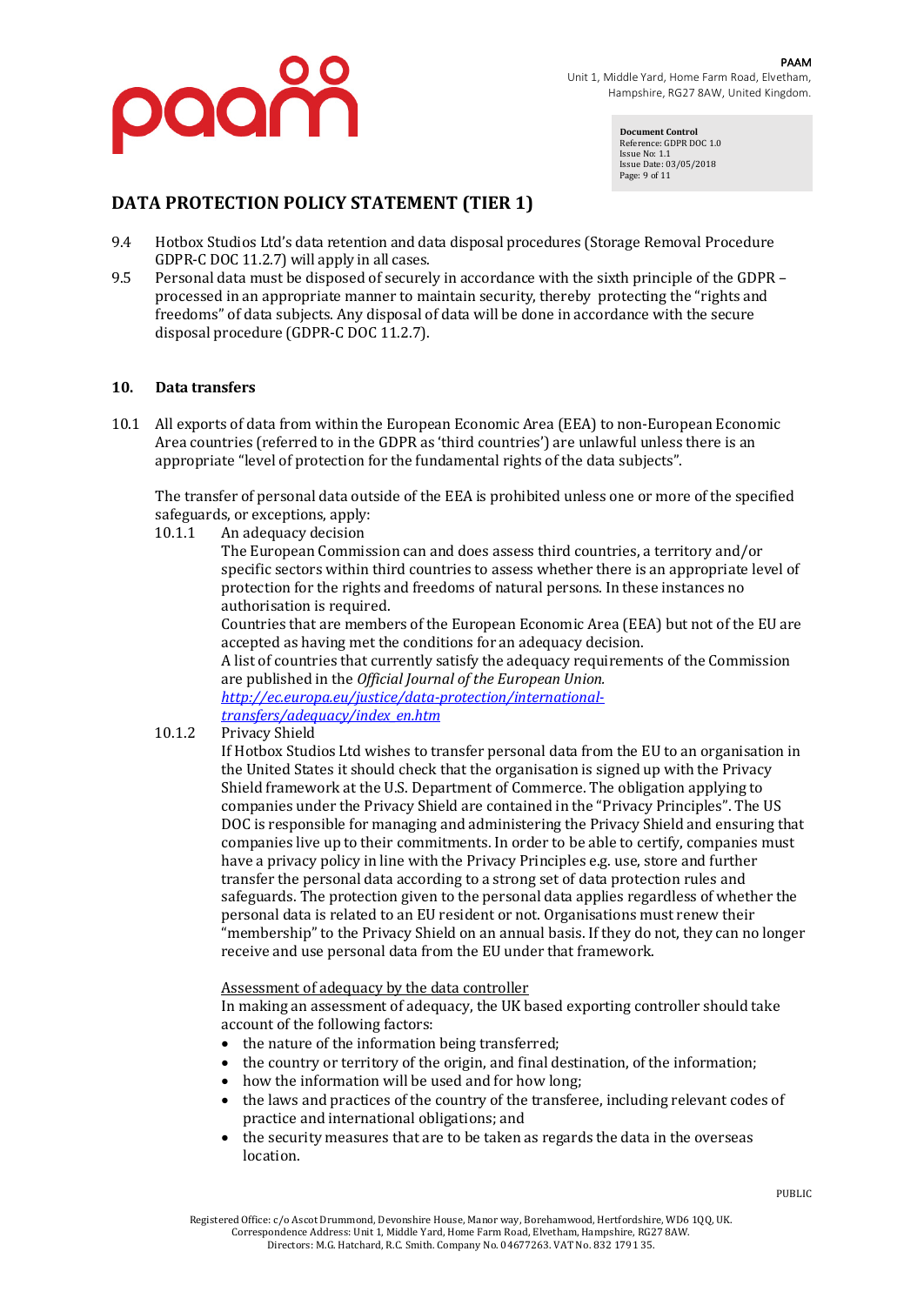

**Document Control** Reference: GDPR DOC 1.0 Issue No: 1.1 Issue Date: 03/05/2018 Page: 10 of 11

# **DATA PROTECTION POLICY STATEMENT (TIER 1)**

10.1.3 Binding corporate rules

Hotbox Studios Ltd may adopt approved binding corporate rules for the transfer of data outside the EU. This requires submission to the relevant supervisory authority for approval of the rules that Hotbox Studios Ltd is seeking to rely upon.

### 10.1.4 Model contract clauses

Hotbox Studios Ltd may adopt approved model contract clauses for the *transfer of data outside of the EEA. If Hotbox Studios Ltd adopts the Comission Decision 2004/915/EC and* Comission Decisoin  $2010/87$ /EU there is an automatic recognition of adequacy.

#### 10.1.5 Exceptions

In the absence of an adequacy decision, Privacy Shield membership, binding corporate rules and/or model contract clauses, a transfer of personal data to a third country or international organisation shall only take place on one of the following conditions:

- the data subject has explicitly consented to the proposed transfer, after having been informed of the possible risks of such transfers for the data subject due to the absence of an adequacy decision and appropriate safeguards;
- the transfer is necessary for the performance of a contract between the data subject and the controller or the implementation of pre-contractual measures taken at the data subject's request;
- the transfer is necessary for the conclusion or performance of a contract concluded in the interest of the data subject between the controller and another natural or legal person;
- $\bullet$  the transfer is necessary for important reasons of public interest;
- the transfer is necessary for the establishment, exercise or defence of legal claims; and/or
- the transfer is necessary in order to protect the vital interests of the data subject or of other persons, where the data subject is physically or legally incapable of giving consent.

### 11. Information asset register/data inventory

- 11.1 Hotbox Studios Ltd has established a data inventory and data flow process as part of its approach to address risks and opportunities throughout its GDPR compliance project. Hotbox Studios Ltd's data inventory and data flow determines (GDPR DOC 2.4, and GDPR REC 4.4):
	- business processes that use personal data;
	- source of personal data;
	- volume of data subjects:
	- description of each item of personal data;
	- processing activity;
	- **•** maintains the inventory of data categories of personal data processed;
	- $\alpha$  documents the purpose(s) for which each category of personal data is used;
	- $\blacksquare$  recipients, and potential recipients, of the personal data;
	- the role of the Hotbox Studios Ltd throughout the data flow;
	- key systems and repositories;
	- any data transfers; and
	- all retention and disposal requirements.
- 11.2 Hotbox Studios Ltd is aware of any risks associated with the processing of particular types of personal data.